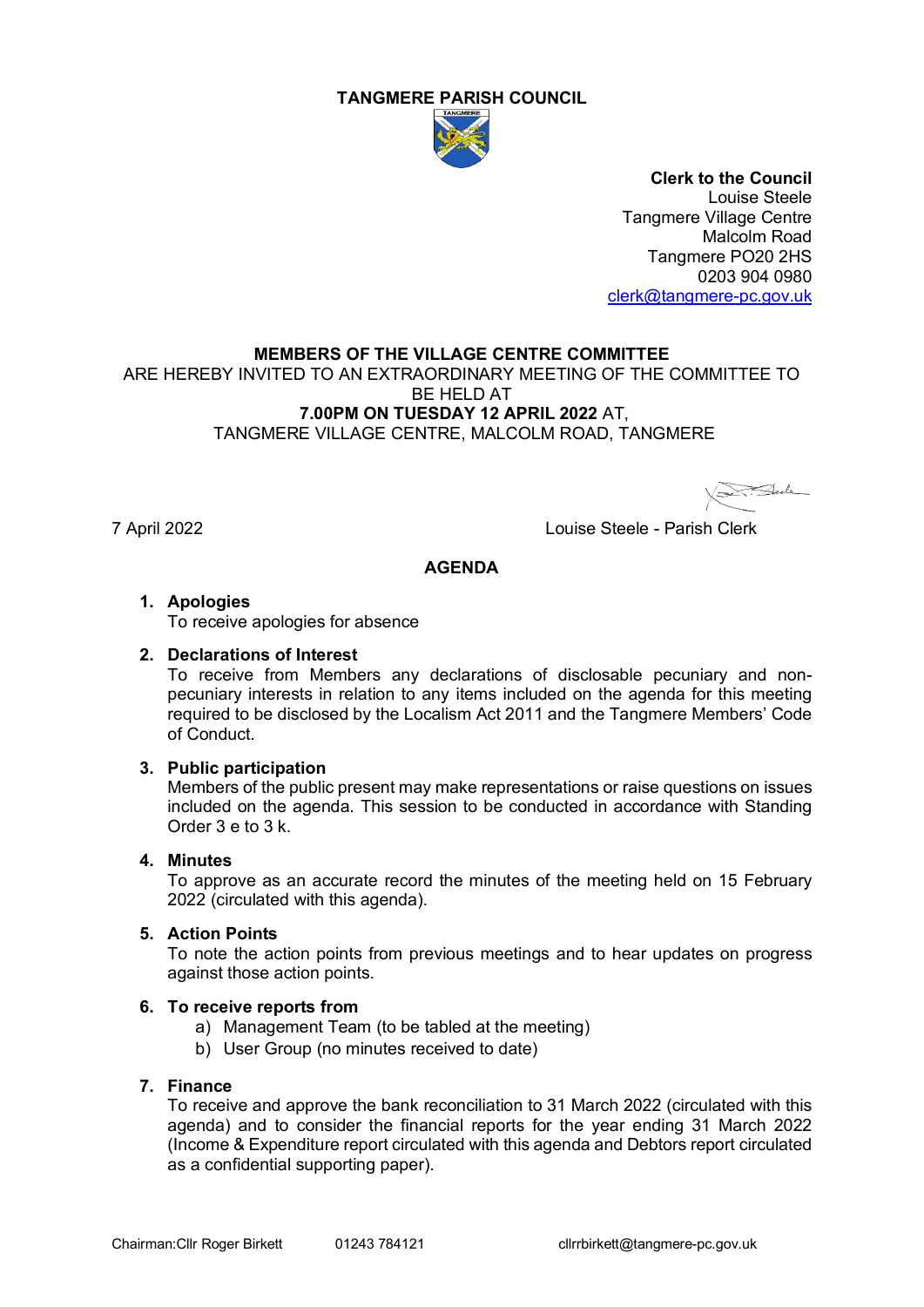#### **8. Cancellations and Charging**

To note the administrative difficulties caused by regular users' late notification of cancellations and to consider whether there should be a charge when late notification occurs.

#### **9. Storage Audit**

To consider when and how the planned audit of storage will take place.

#### **10. NHB 2020 – Picnic Tables**

This matter is referred from the Environment Committee. To consider the siting, assembly and fixing of the Picnic Tables currently under order.

#### **11. Indoor Table Tennis**

To consider a suggestion put forward by Cllr du Closel on behalf of a resident that indoor table tennis be provided at the Village Centre both for the Youth Club and for the enjoyment of residents in general.

#### **12. Other matters for information only**

#### **13. Date of next meeting**

Tuesday 14 June 2022

In accordance with the Public Bodies (Admission to Meetings) Act 1960 the Council may wish to exclude the public and press from the meeting at this point prior to consideration of the following item by reason of the confidential nature of the business to be transacted.

#### **14. Teddy Wilf's Nursery School**

To agree the license agreement with the Nursery (draft circulated separately as a confidential supporting paper).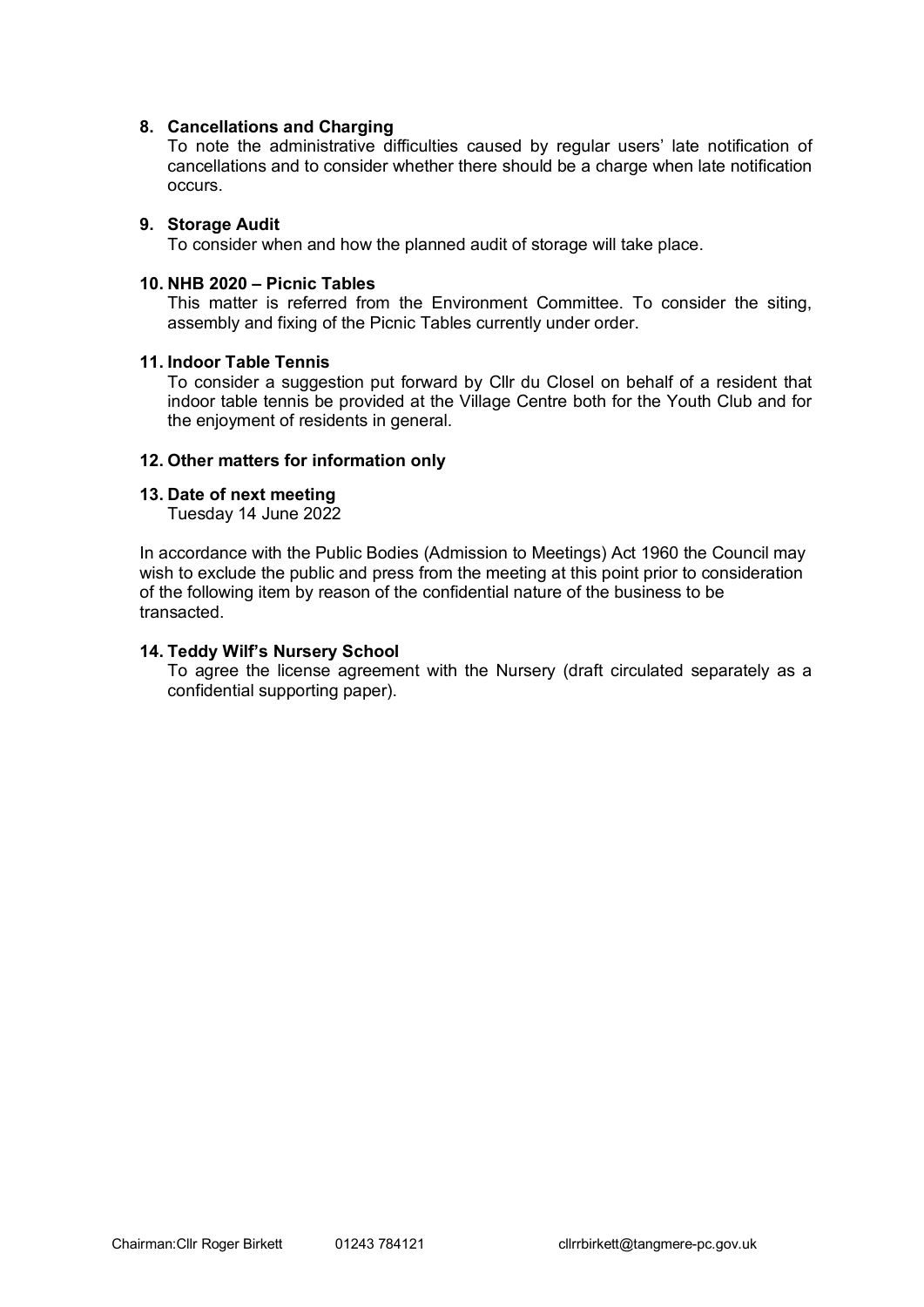# **TANGMERE PARISH COUNCIL**



#### **Minutes of the Village Centre Committee Meeting held at 7.00pm on 15 February 2022 at the Village Centre, Malcolm Road, Tangmere PO20 2HS**

**Present:** Roger Birkett (Chairman), Simon Oakley and Trevor Ware

#### **In attendance:**

Louise Steele – Clerk to the Council One member of the public

| 223 | <b>AGENDA ITEM 1 - APOLOGIES</b>                                                                                                                                                |  |
|-----|---------------------------------------------------------------------------------------------------------------------------------------------------------------------------------|--|
|     | Apologies for absence were received from Cllr Andrew Irwin and Judy Simnett                                                                                                     |  |
|     | representing the Users' Group                                                                                                                                                   |  |
|     |                                                                                                                                                                                 |  |
| 224 | <b>AGENDA ITEM 2 - DECLARATIONS OF INTEREST IN ITEMS ON THE AGENDA.</b>                                                                                                         |  |
|     | Cllr Oakley declared non pecuniary interests, in general terms, as a member of                                                                                                  |  |
|     | Chichester District Council and as a member of West Sussex County Council.                                                                                                      |  |
|     |                                                                                                                                                                                 |  |
|     |                                                                                                                                                                                 |  |
| 225 | <b>AGENDA ITEM 3 - PUBLIC PARTICIPATION</b>                                                                                                                                     |  |
|     | The member of the public present raised the issue of problems with underfloor heating<br>the main hall and was informed that there was an ongoing problem with the heating in   |  |
|     | that room but heating engineers were visiting regularly and it was hoped to resolve the                                                                                         |  |
|     | problem soon.                                                                                                                                                                   |  |
|     |                                                                                                                                                                                 |  |
| 226 | <b>AGENDA ITEM 4 - MINUTES</b>                                                                                                                                                  |  |
|     | The minutes of the meeting held on 14 December 2021 were approved as an accurate                                                                                                |  |
|     | record and signed as such by the Chairman.                                                                                                                                      |  |
| 227 | <b>AGENDA ITEM 5 - ACTION POINTS</b>                                                                                                                                            |  |
|     | There were no action points to be updated                                                                                                                                       |  |
| 228 | <b>AGENDA ITEM 6 - TO RECEIVE REPORTS FROM</b>                                                                                                                                  |  |
|     |                                                                                                                                                                                 |  |
|     | <b>MANAGEMENT TEAM</b>                                                                                                                                                          |  |
|     | Cllr Birkett gave a brief oral update and focussed on the heating issues and problems                                                                                           |  |
|     | with the urinals in the changing rooms. The delay in closing of the Village Centre front<br>door was also discussed. It was agreed that the urinals and the front door would be |  |
|     | monitored.                                                                                                                                                                      |  |
|     |                                                                                                                                                                                 |  |
|     | <b>USER GROUP</b>                                                                                                                                                               |  |
|     | There were no user group minutes to be received.                                                                                                                                |  |
|     |                                                                                                                                                                                 |  |
| 229 | <b>AGENDA ITEM 7 - FINANCE</b>                                                                                                                                                  |  |
|     | Members received and approved the bank reconciliation to 31 January 2022 and                                                                                                    |  |
|     | considered a report of income and expenditure to the 31 January 2022. It was noted                                                                                              |  |
|     | that there were no significant outstanding debts.                                                                                                                               |  |
|     |                                                                                                                                                                                 |  |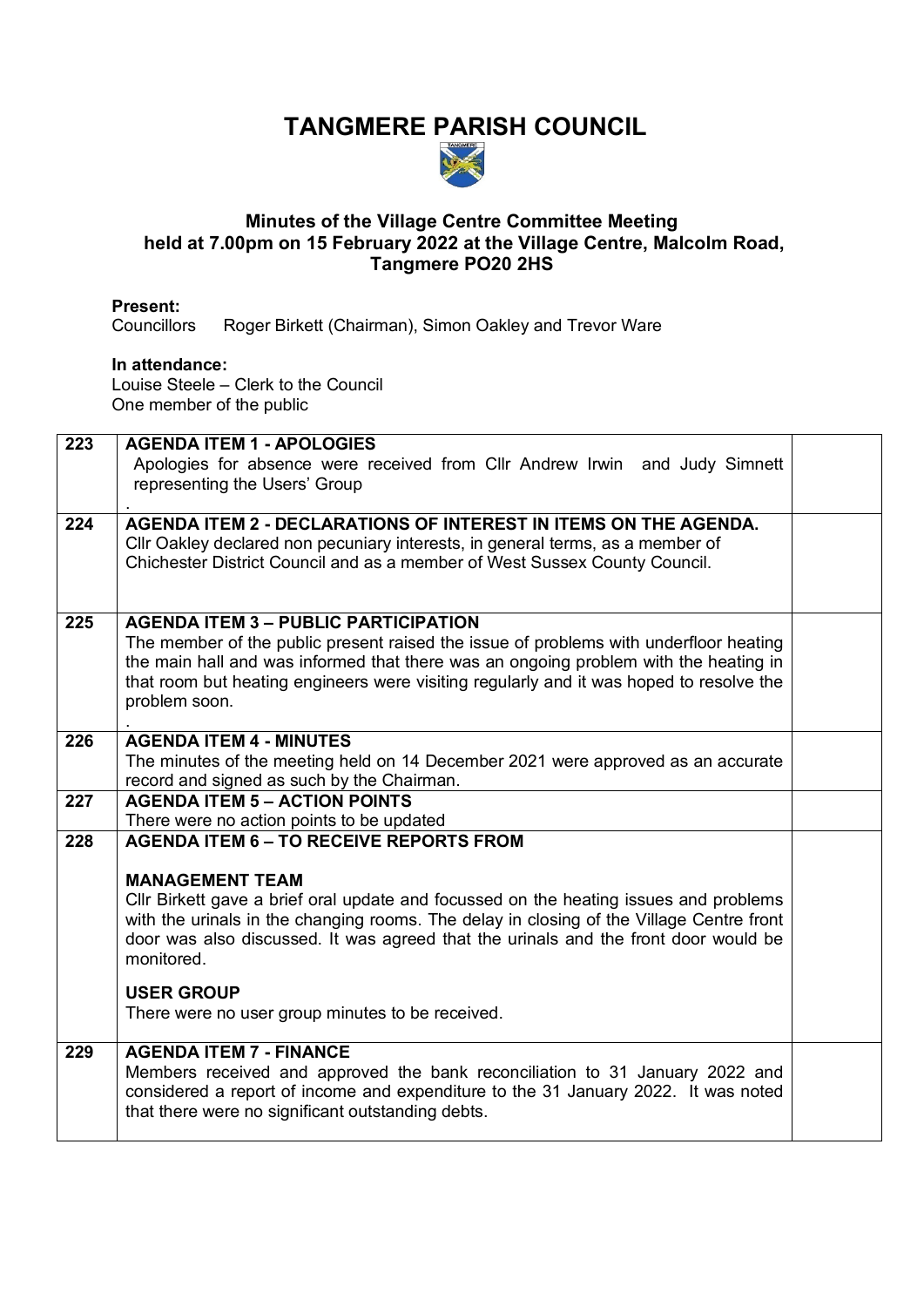| 230 | AGENDA ITEM 8 - FEES & CHARGES 2022/23<br>Members considered fees & charges for the year commencing 1 April 2022 and agreed<br>that there should be no increase in charges. The organisations that had disputed the<br>increase last year to be informed again that it would be effective this year.                                                                                                                                                                                                                                                                                                                                                  |  |
|-----|-------------------------------------------------------------------------------------------------------------------------------------------------------------------------------------------------------------------------------------------------------------------------------------------------------------------------------------------------------------------------------------------------------------------------------------------------------------------------------------------------------------------------------------------------------------------------------------------------------------------------------------------------------|--|
| 231 | <b>AGENDA ITEM 9 - PLATINUM JUBILEE 2-5 JUNE 2022</b><br>Members heard an outline of the plans for community celebrations to mark the Quuen's<br>Platinum Jubilee. Members focussed on those events that would require use of the<br>Village Centre and the Recreation Field. A clash with a booking for cricket on Saturday<br>4 June 2022 was discussed and it was agreed that the cricket club be informed that, with<br>regret, the parish council could not honour its booking that day.                                                                                                                                                         |  |
| 232 | <b>AGENDA ITEM 10 - OTHER MATTERS FOR INFORMATION ONLY</b><br>The meeting noted CIIr Oakley's concern about the siting of the new Tulip Tree.                                                                                                                                                                                                                                                                                                                                                                                                                                                                                                         |  |
| 233 | In accordance with the Public Bodies (Admission to Meetings) Act 1960 the meeting<br>resolved to exclude the public and press from the meeting at this point prior to<br>consideration of the following item by reason of the confidential nature of the business.                                                                                                                                                                                                                                                                                                                                                                                    |  |
| 234 | <b>AGENDA ITEM 12 - TEDDY WILF'S NURSERY SCHOOL</b><br>The meeting considered the Chairman's report of a meeting with Teddy Wilf's Nursery<br>School and agreed heads of terms for an agreement with the nursery for<br>recommendation to Full Council - the detail of of those terms and the recommendation<br>to Full Council is set out in a confidential minute (234C).<br>It was further agreed to carry out a storage audit - which hirers are using what storage<br>facilities and what is being stored there.<br>The Clerk was asked to explore whether S106 funding could be used to fund upgrading<br>the nursery play surface to wet pour. |  |

## **Date of next meeting: 12 April 2022**

Chairman: …………………………………………………………………………………

Date: ……………………………………….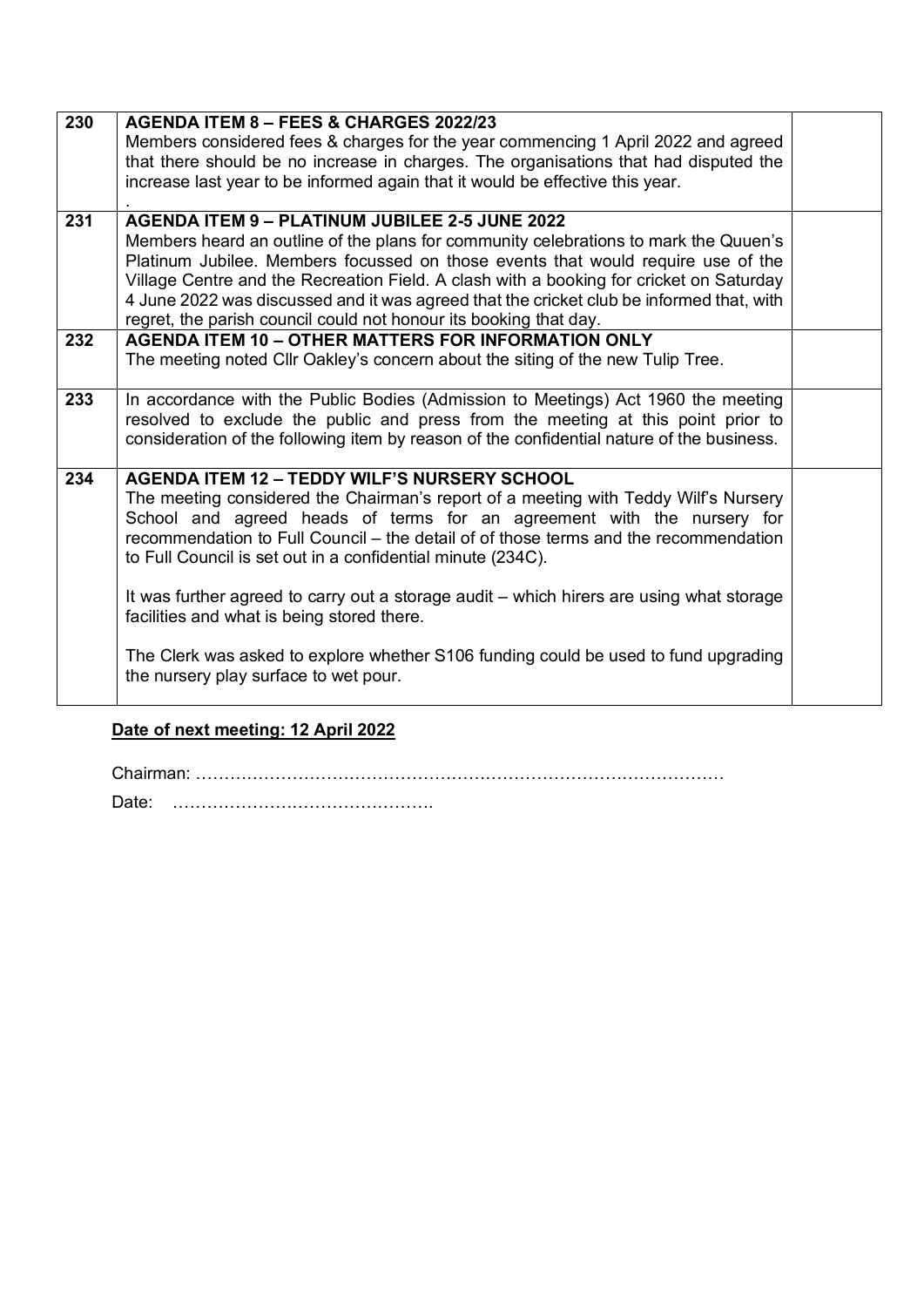Time: 14:06

#### 04/04/2022 **Tangmere Parish Council**

#### User: CLK **Bank Reconciliation Statement as at 04/04/2022 for Cashbook 4 - VC Unity Trust Accounts**

| <b>Bank Statement Account Name (s)</b>    | <b>Statement Date</b> | Page No                            | <b>Balances</b> |
|-------------------------------------------|-----------------------|------------------------------------|-----------------|
| Unity Trust 20422367 Current              | 31/03/2022            | 31                                 | 2,885.59        |
| Unity Trust 20422383 Savings              | 31/03/2022            | 25                                 | 13,215.67       |
|                                           |                       |                                    | 16,101.26       |
| <b>Unpresented Cheques (Minus)</b>        |                       | Amount                             |                 |
|                                           |                       | 0.00                               |                 |
|                                           |                       |                                    | 0.00            |
|                                           |                       |                                    | 16,101.26       |
| <b>Receipts not Banked/Cleared (Plus)</b> |                       |                                    |                 |
|                                           |                       | 0.00                               |                 |
|                                           |                       |                                    | 0.00            |
|                                           |                       |                                    | 16,101.26       |
|                                           |                       | <b>Balance per Cash Book is :-</b> | 16,101.26       |
|                                           |                       | Difference is :-                   | 0.00            |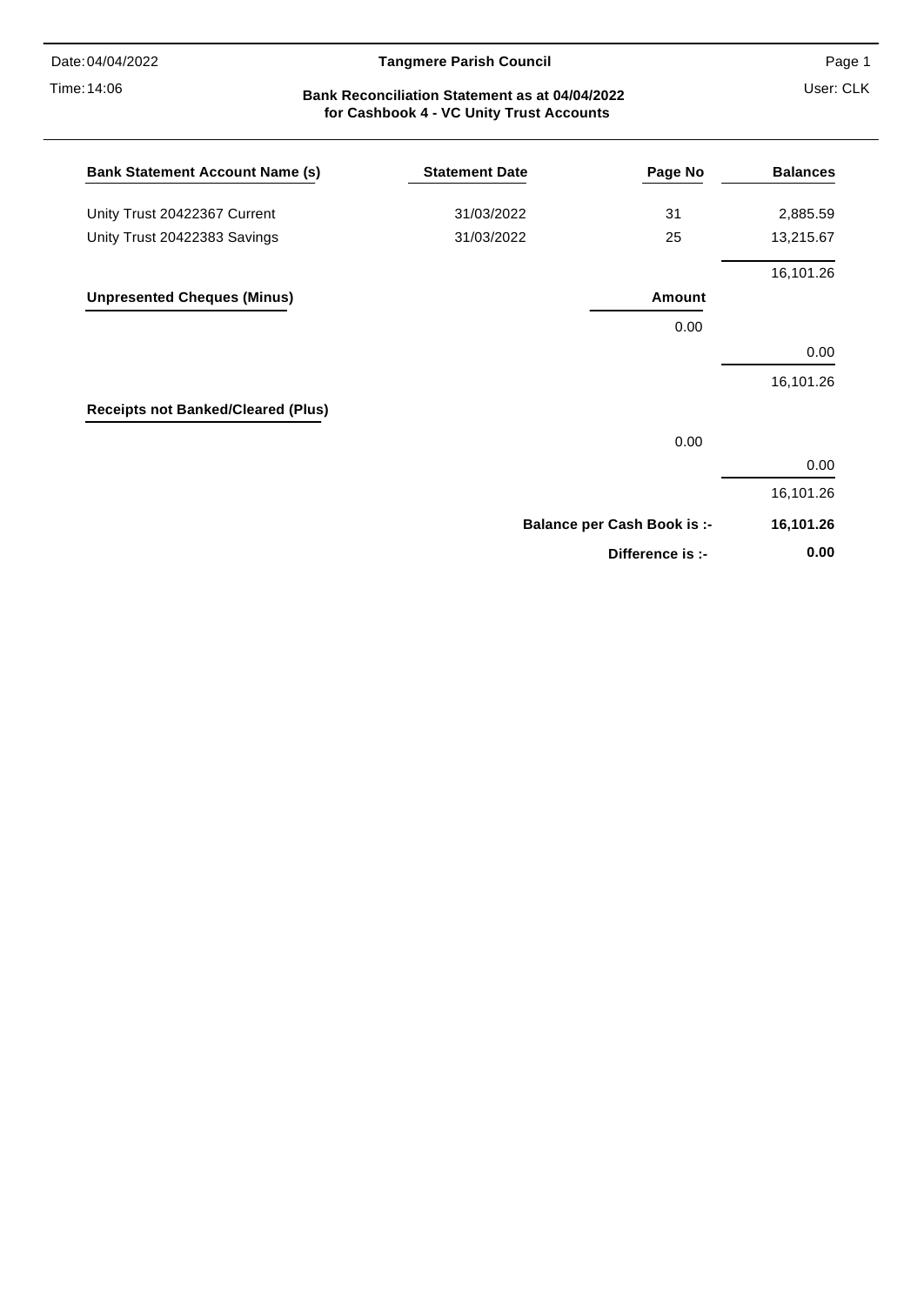#### Tangmere Parish Council **Accord 2018** Page 1

14:54

#### Detailed Income & Expenditure by Budget Heading 31/03/2022

Month No: 12 Cost Centre Report

|                                                 |                                   | <b>Actual Last</b><br>Year | <b>Actual Year</b><br>To Date | Current<br>Annual Bud | Variance<br>Annual Total | Committed<br>Expenditure | Funds<br>Available | % Spent |
|-------------------------------------------------|-----------------------------------|----------------------------|-------------------------------|-----------------------|--------------------------|--------------------------|--------------------|---------|
| Tangmere Village Centre<br>301                  |                                   |                            |                               |                       |                          |                          |                    |         |
| 1000 Pitch Hire - Football                      |                                   | 200                        | 225                           | 300                   | 75                       |                          |                    | 75.0%   |
| Pitch Hire - Cricket<br>1001                    |                                   | 1,211                      | 1,838                         | 1,500                 | (338)                    |                          |                    | 122.5%  |
| 1002 Pitch Hire - Tennis                        |                                   | 0                          | 0                             | 100                   | 100                      |                          |                    | 0.0%    |
| 1003 Letting Income - Non-Profit                |                                   | 78                         | 3,822                         | 4,500                 | 678                      |                          |                    | 84.9%   |
| 1004 DO NOT USE                                 |                                   | 30                         | 0                             | 0                     | 0                        |                          |                    | 0.0%    |
| 1005 Letting Income - Private/Resid             |                                   | 0                          | 647                           | 0                     | (647)                    |                          |                    | 0.0%    |
| 1010 Letting Income - Commercial                |                                   | 14,504                     | 12,350                        | 17,500                | 5,150                    |                          |                    | 70.6%   |
| 1020 Rent Received                              |                                   | 200                        | 0                             | 0                     | 0                        |                          |                    | 0.0%    |
| 1040 Solar Panel Income                         |                                   | 1,040                      | 768                           | 800                   | 32                       |                          |                    | 96.0%   |
| 1061 Grants Received                            |                                   | 10,000                     | 0                             | 0                     | 0                        |                          |                    | 0.0%    |
| 1090 Misc Income                                |                                   | 212                        | 0                             | 0                     | 0                        |                          |                    | 0.0%    |
|                                                 | Tangmere Village Centre :- Income | 27,475                     | 19,650                        | 24,700                | 5,050                    |                          |                    | 79.6%   |
| 4011 Rates                                      |                                   | 0                          | 1,839                         | 7,500                 | 5,661                    |                          | 5,661              | 24.5%   |
| 4012 Water                                      |                                   | 369                        | 375                           | 660                   | 285                      |                          | 285                | 56.8%   |
| 4014 Electricity                                |                                   | 918                        | 795                           | 1,000                 | 205                      |                          | 205                | 79.5%   |
| 4015 Gas                                        |                                   | 2,133                      | 3,213                         | 2,000                 | (1, 213)                 |                          | (1, 213)           | 160.7%  |
| 4016 Cleaning Material                          |                                   | 111                        | 367                           | 500                   | 133                      |                          | 133                | 73.3%   |
| 4017<br><b>Cleaning Contract</b>                |                                   | 4,930                      | 8,258                         | 5,000                 | (3,258)                  |                          | (3,258)            | 165.2%  |
| 4018 Refuse disposal/Bin Emptying               |                                   | 193                        | 673                           | 300                   | (373)                    |                          | (373)              | 224.4%  |
| 4020 Miscellaneous Expenses                     |                                   | (155)                      | 50                            | 200                   | 150                      |                          | 150                | 25.0%   |
| 4021<br>Telephone & Internet                    |                                   | 1,098                      | 1,107                         | 1,100                 | (7)                      |                          | (7)                | 100.6%  |
| Subscriptions & Licences<br>4024                |                                   | (469)                      | 530                           | 1,500                 | 970                      |                          | 970                | 35.4%   |
| 4025 Insurance                                  |                                   | 174                        | 0                             | 180                   | 180                      |                          | 180                | 0.0%    |
| 4031<br>Covid-19                                |                                   | 966                        | 0                             | 0                     | 0                        |                          | 0                  | 0.0%    |
| 4036 Property Maintenance                       |                                   | 1,886                      | 1,783                         | 3,000                 | 1,217                    |                          | 1,217              | 59.4%   |
| 4037<br>Cricket Square Maintenance              |                                   | 840                        | 1,170                         | 1,000                 | (170)                    |                          | (170)              | 117.0%  |
| 4038<br><b>Equipment Maintenance</b>            |                                   | 365                        | 315                           | 500                   | 185                      |                          | 185                | 63.0%   |
| 4042 Small Tools/Equipment                      |                                   | 2,530                      | 272                           | 1,000                 | 728                      |                          | 728                | 27.2%   |
| 4047 Tree/Hedge Maintenance                     |                                   | 0                          | 295                           | 0                     | (295)                    |                          | (295)              | 0.0%    |
| 4048 General Garden Maintenance                 |                                   | 588                        | 496                           | 800                   | 304                      |                          | 304                | 62.0%   |
| 4049 Occas'l Users Deposit Return               |                                   | 130                        | 0                             | 0                     | 0                        |                          | 0                  | 0.0%    |
| 4051 Bank Charges                               |                                   | 28                         | 26                            | 0                     | (26)                     |                          | (26)               | 0.0%    |
| Tangmere Village Centre :- Indirect Expenditure |                                   | 16,636                     | 21,564                        | 26,240                | 4,676                    | $\mathbf 0$              | 4,676              | 82.2%   |
| 5111 Tfr from VC Fund                           |                                   | 0                          | (1, 913)                      | (7,050)               | (5, 137)                 |                          | (5, 137)           | 27.1%   |
| Tangmere Village Centre :- Other Costs          |                                   | 0                          | (1, 913)                      | (7,050)               | (5, 137)                 | $\boldsymbol{0}$         | (5, 137)           | 27.1%   |
|                                                 | Net Income over Expenditure       | 10,839                     | $\mathsf{O}\xspace$           | 5,510                 | 5,510                    |                          |                    |         |